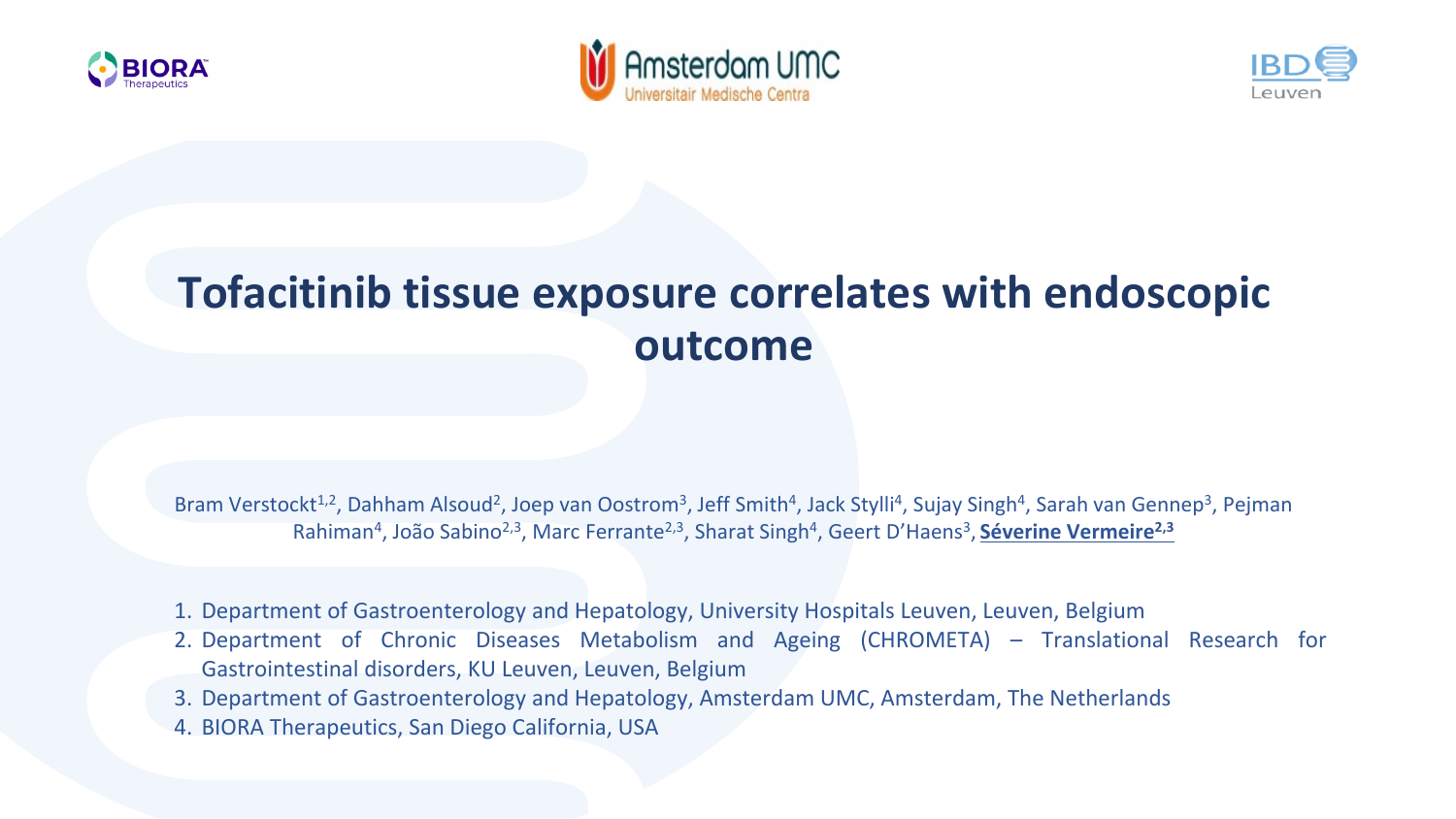

#### **Has received grants from:** AbbVie, J&J, Pfizer, Galapagos, Takeda

**Has received consulting and/or speaking fees from:** AbbVie, AbolerIS Pharma, AgomAb, Alimentiv, Arena Pharmaceuticals, AstraZeneca, Avaxia, BMS, Boehringer Ingelheim, Celgene, CVasThera, Dr Falk Pharma, Ferring, Galapagos, Genentech-Roche, Gilead, GSK, Hospira, Imidomics, Janssen, J&J, Lilly, Materia Prima, MiroBio, Morphic, MrMHealth, Mundipharma, MSD, Pfizer, Prodigest, Progenity, Prometheus, Robarts Clinical Trials, Second Genome, Shire, Surrozen, Takeda, Theravance, Tillots Pharma AG, Zealand Pharma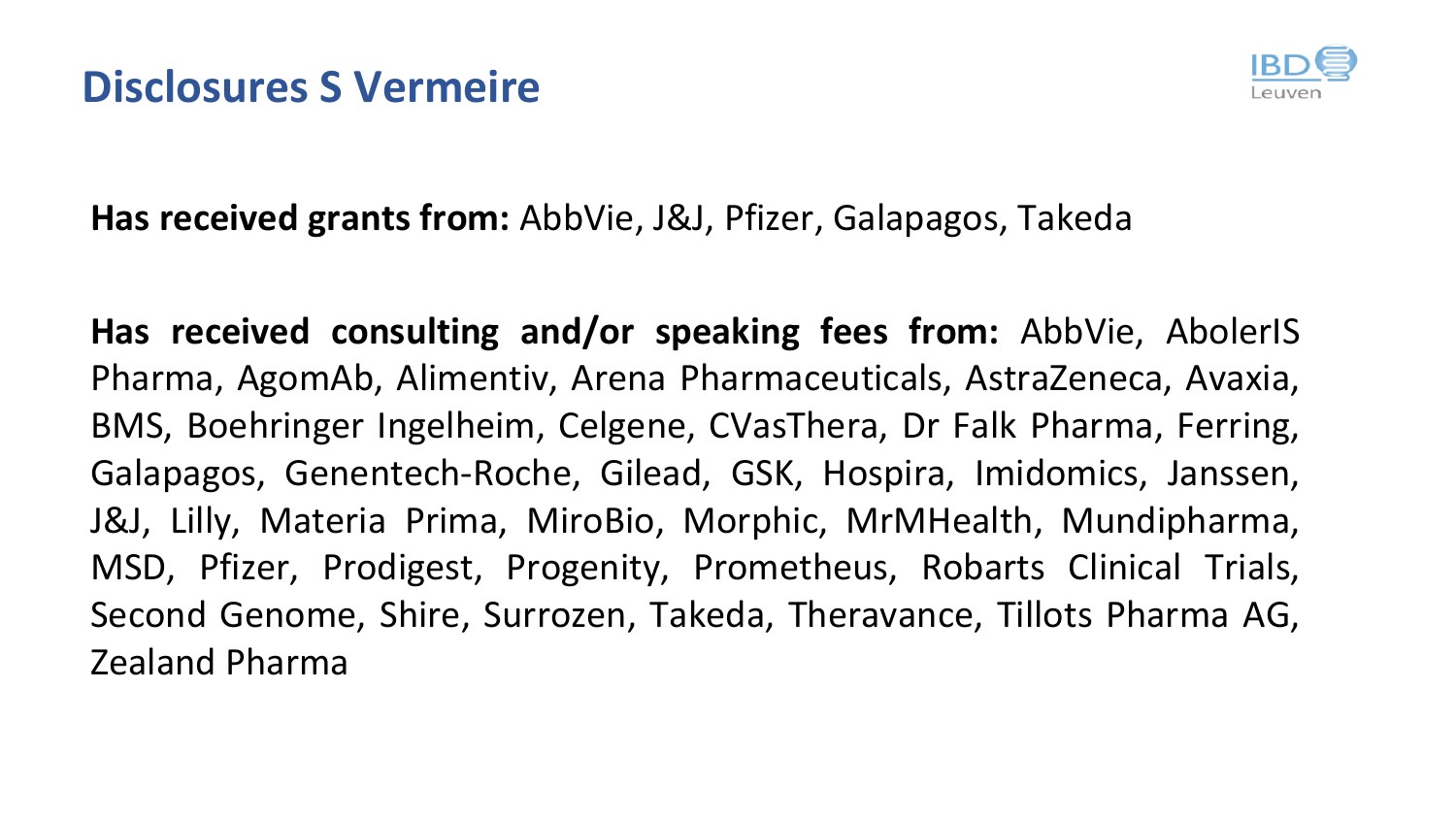# **Introduction**



• **Tofacitinib** is the **1st in class** Janus Kinase (**JAK**) inhibitor, approved for moderateto-severely active ulcerative colitis



• In contrast to monoclonal antibodies, very **little** is **known** about its **pharmacokinetic – pharmacodynamic profile**



Salas et al. Nat Rev Gastro Hepatol 2020. Verstockt B et al. AP&T 2022.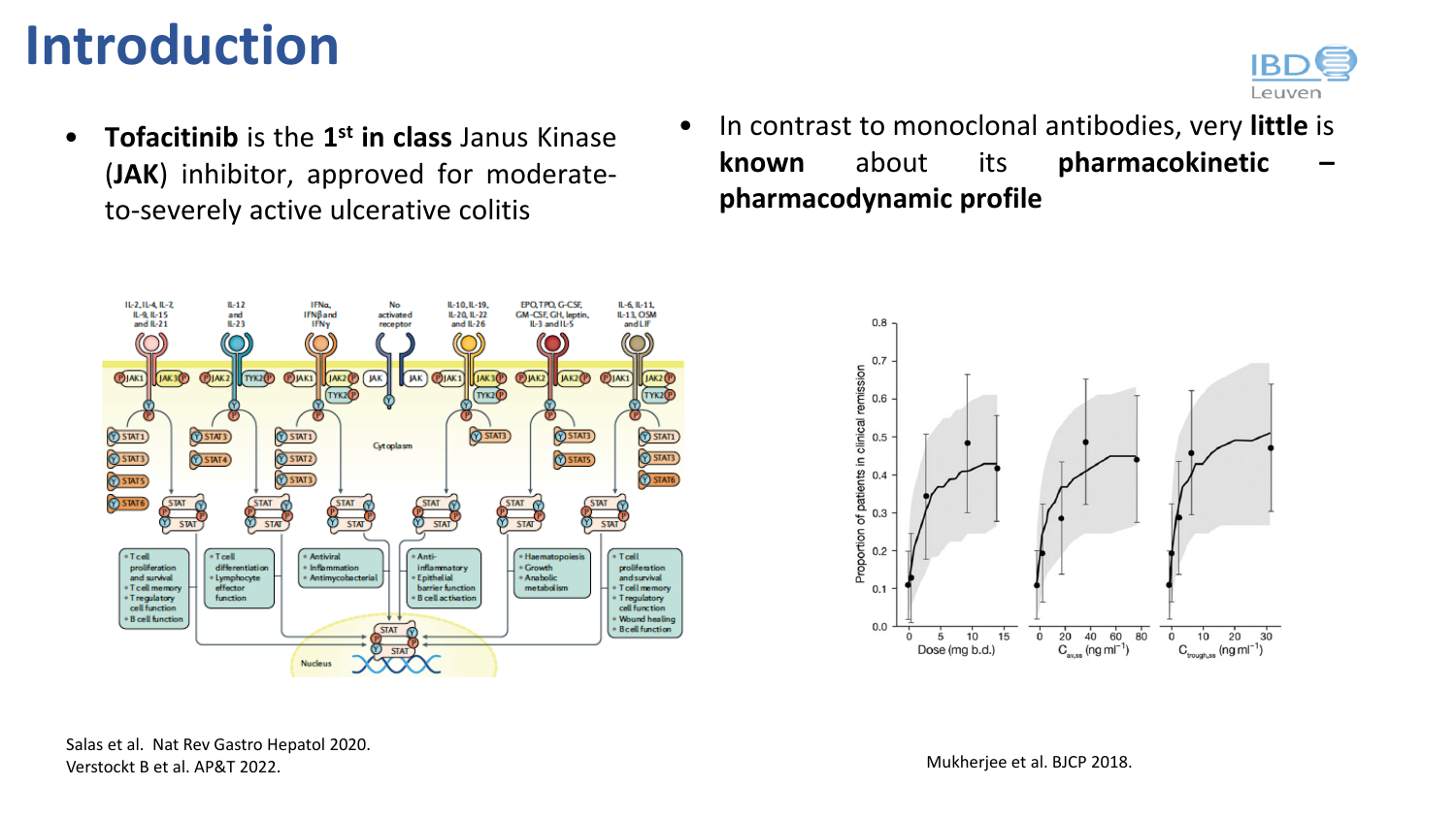

# **Aim**

### To assess **pharmacokinetic-pharmacodynamic changes** in UC patients treated with **tofacitinib** (TFC), with a **focus on STAT3 phosphorylation**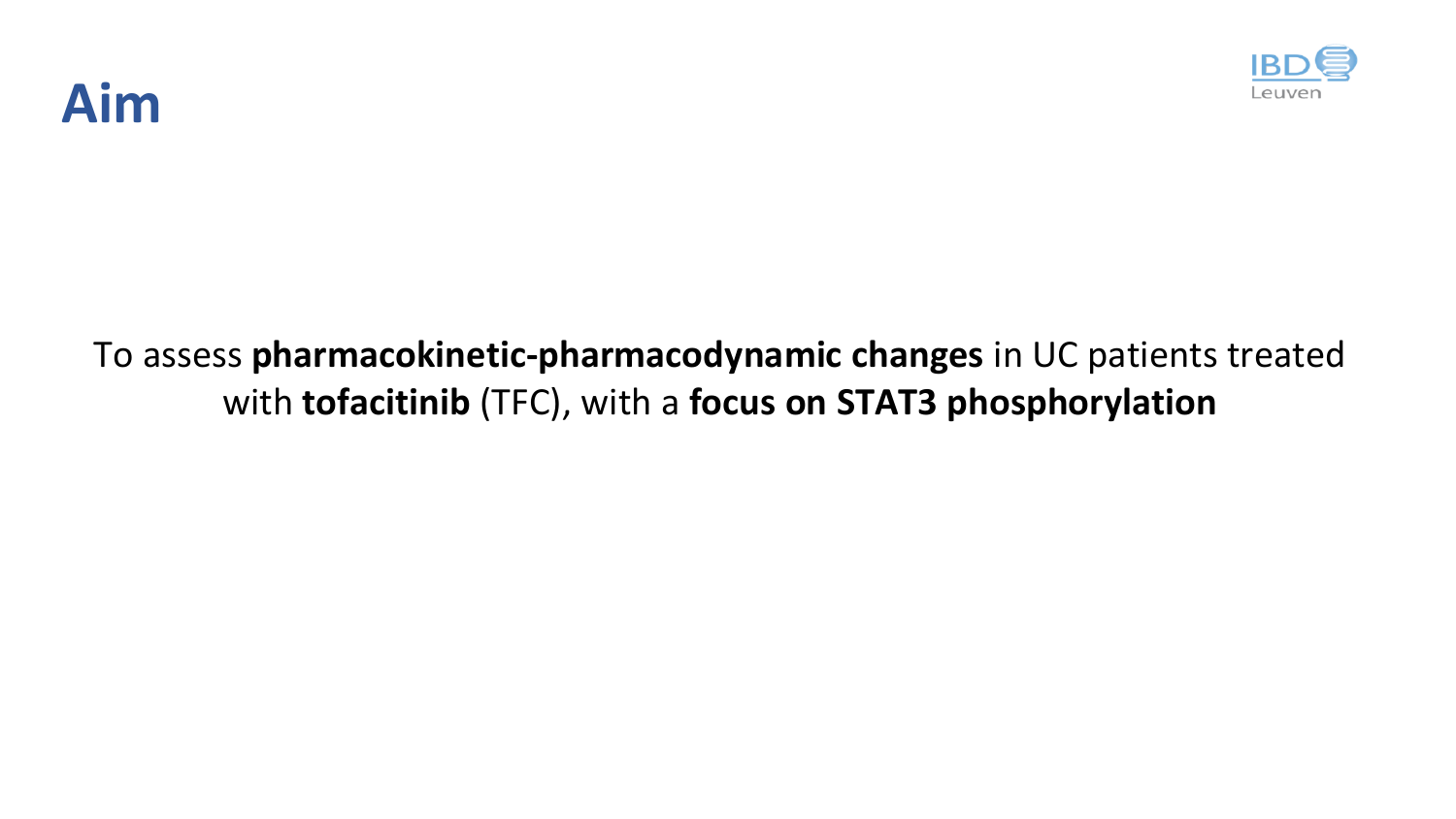# **Methods**

Leuven

- Prospective
- 30 consecutive UC patients
- active endoscopic disease (Mayo endoscopic subscore 2 or 3)
- tofacitinib 10mg BID induction

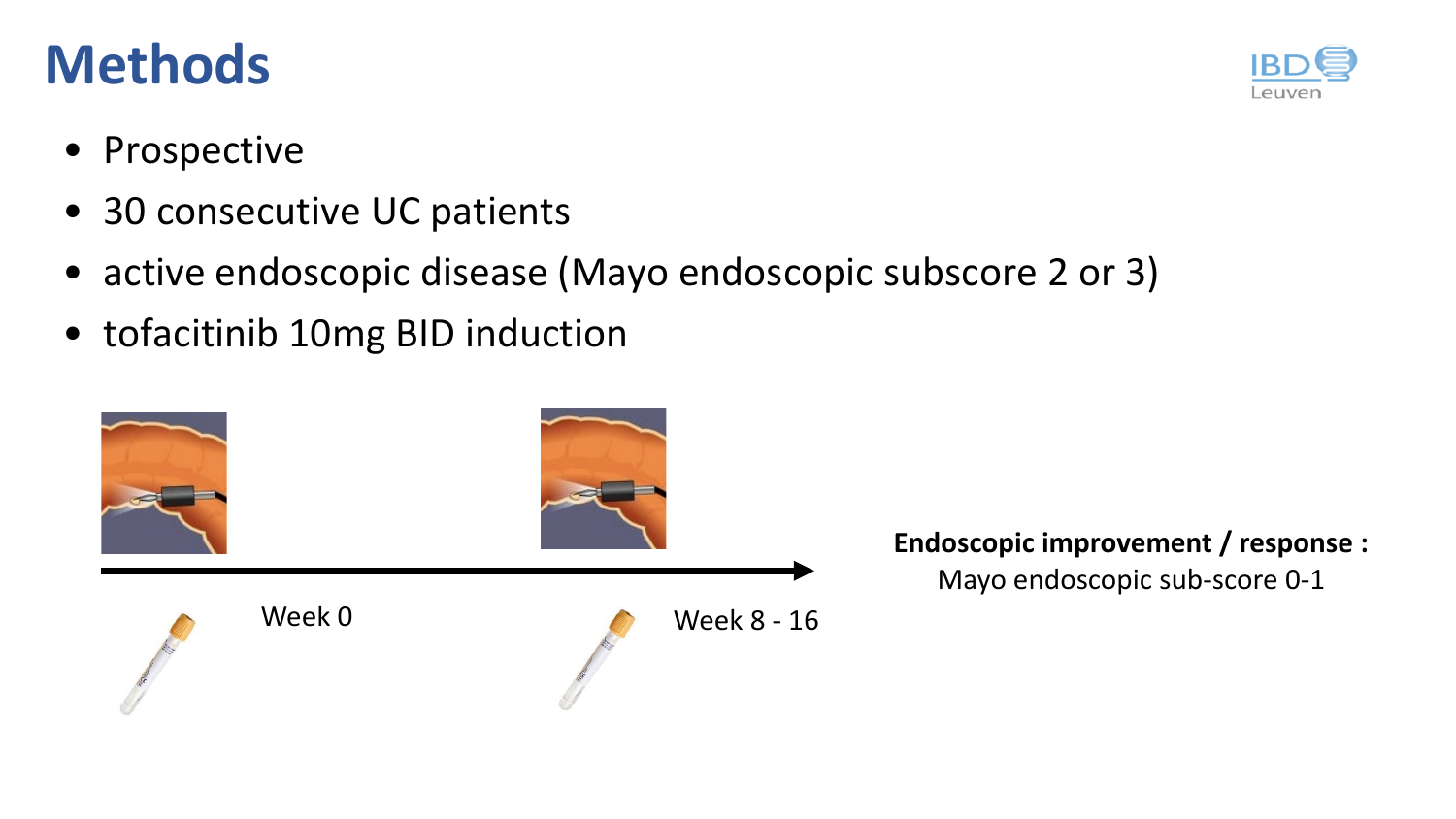**Methods**





## **Mass spectometry**  N N Tofacitinib H

#### **Ultrasensitive luminescent oxygen channelling**

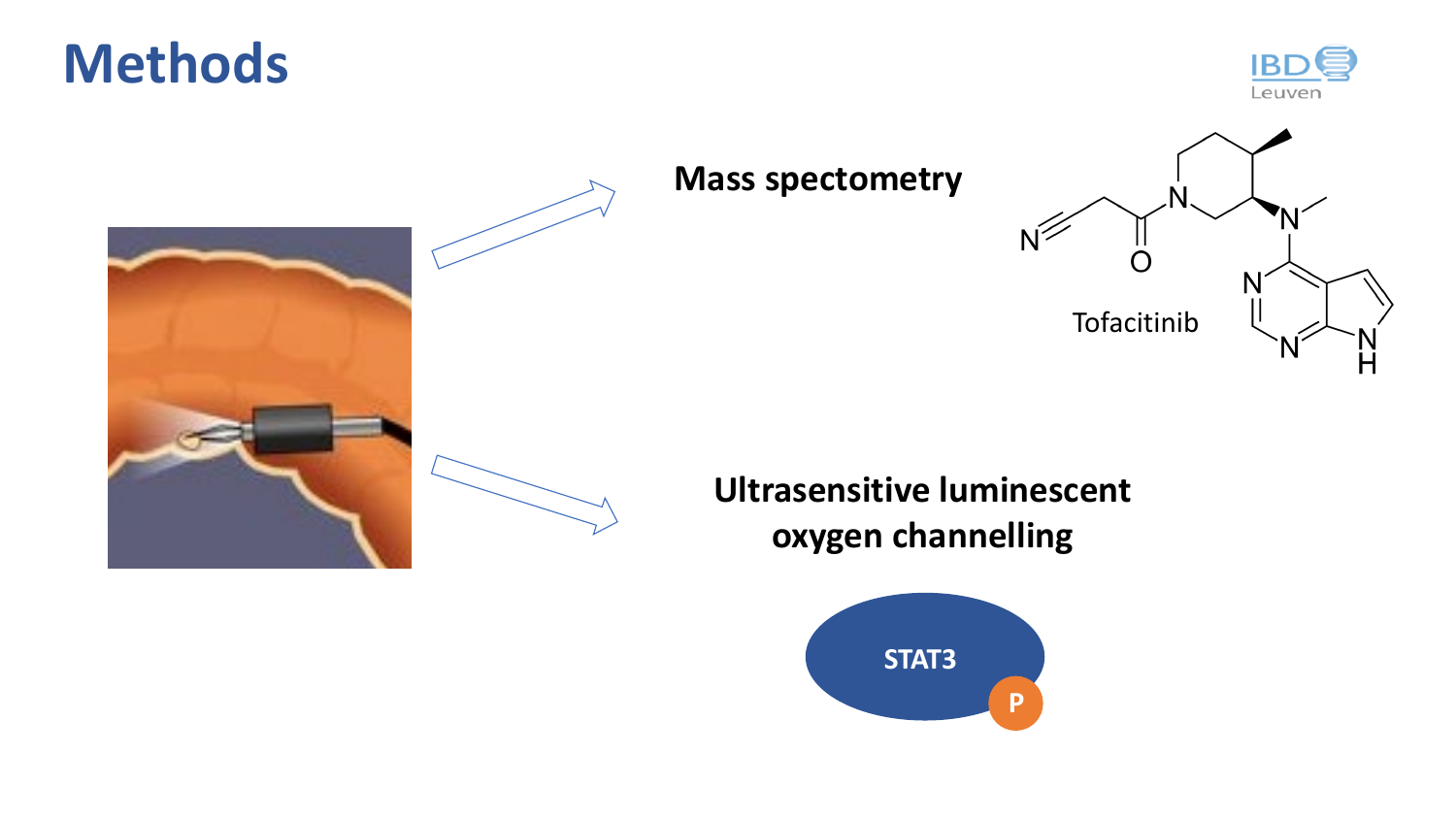|  | Patient colsex, women, n (%)                                         | 17(56.7)                           |
|--|----------------------------------------------------------------------|------------------------------------|
|  | Age at initiation of tofacitinib, y, median [IQR]                    | $47.1(28.2 - 53.7)$                |
|  | Disease duration, y, median [IQR]                                    | $7.5(3.1 - 15.4)$                  |
|  | Faecal calprotectin, mg/g, median [IQR]                              | $1718.6(1446.8 - 1800)$            |
|  | Serum albumin, g/L, median [IQR]                                     | $41.7(40.8 - 44.2)$                |
|  | Partial Mayo score, median [IQR]                                     | $10.0 (9.0 - 11.0)$                |
|  | <b>Endoscopic scoring</b><br>Mayo endoscopic sub-score, median [IQR] | $3.0(2.0-3.0)$<br>$5.0(4.0 - 6.0)$ |
|  | Ulcerative colitis index of severity, median [IQR]                   |                                    |
|  | Histologic scoring Nancy index, median [IQR]                         | $3.0(3.0 - 3.0)$                   |
|  | Disease extent, n (%)                                                |                                    |
|  | <b>Proctitis E1</b>                                                  | 4(13.3)                            |
|  | Left-sided colitis E2                                                | 14(40.0)                           |
|  | <b>Extensive colitis E3</b>                                          | 12(46.7)                           |
|  | Concomitant medication, n (%)                                        |                                    |
|  | <b>Corticosteroids</b>                                               |                                    |
|  | <b>Topical</b>                                                       | 7(23.3)                            |
|  | <b>Systemic</b>                                                      | 8(26.7)                            |
|  | <b>Immunomodulators</b>                                              | 0(0.0)                             |
|  |                                                                      |                                    |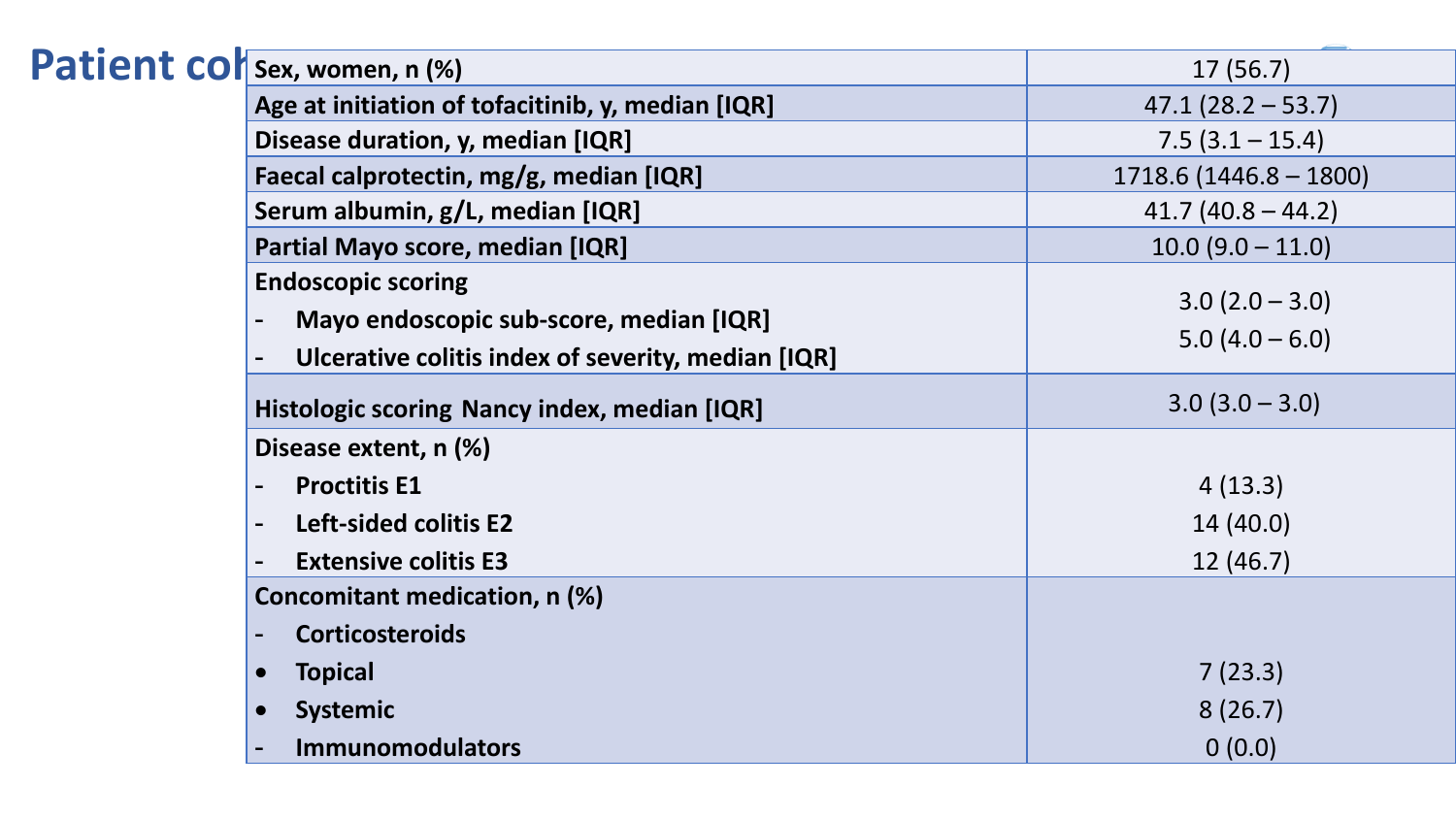# Tofacitinib tissue and serum exposure correlate significantly (*Pk)*

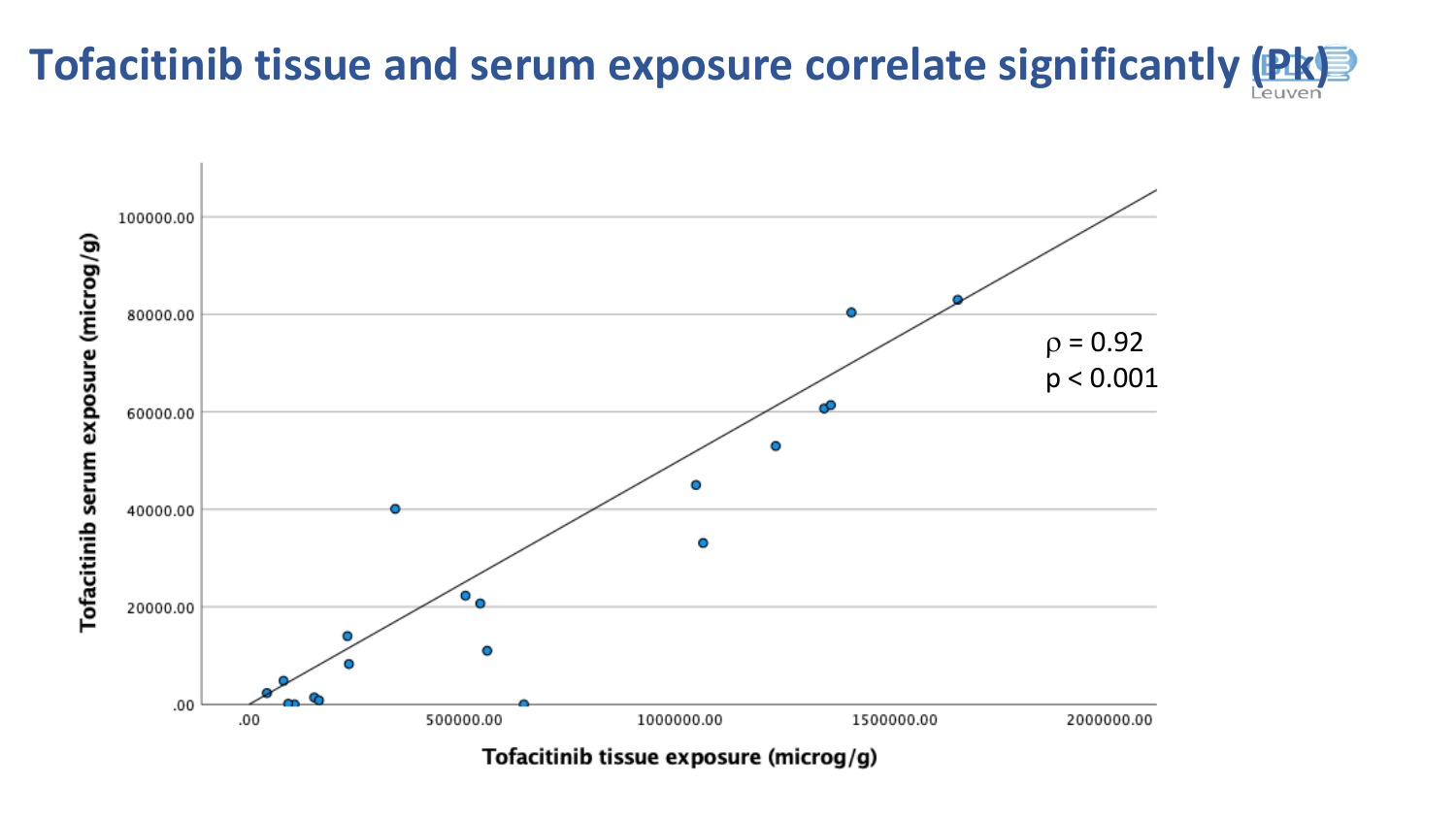# **Tofacitinib tissue exposure is > 30-fold higher than serum exposure**





520.19 ng/g



17.35 ng/g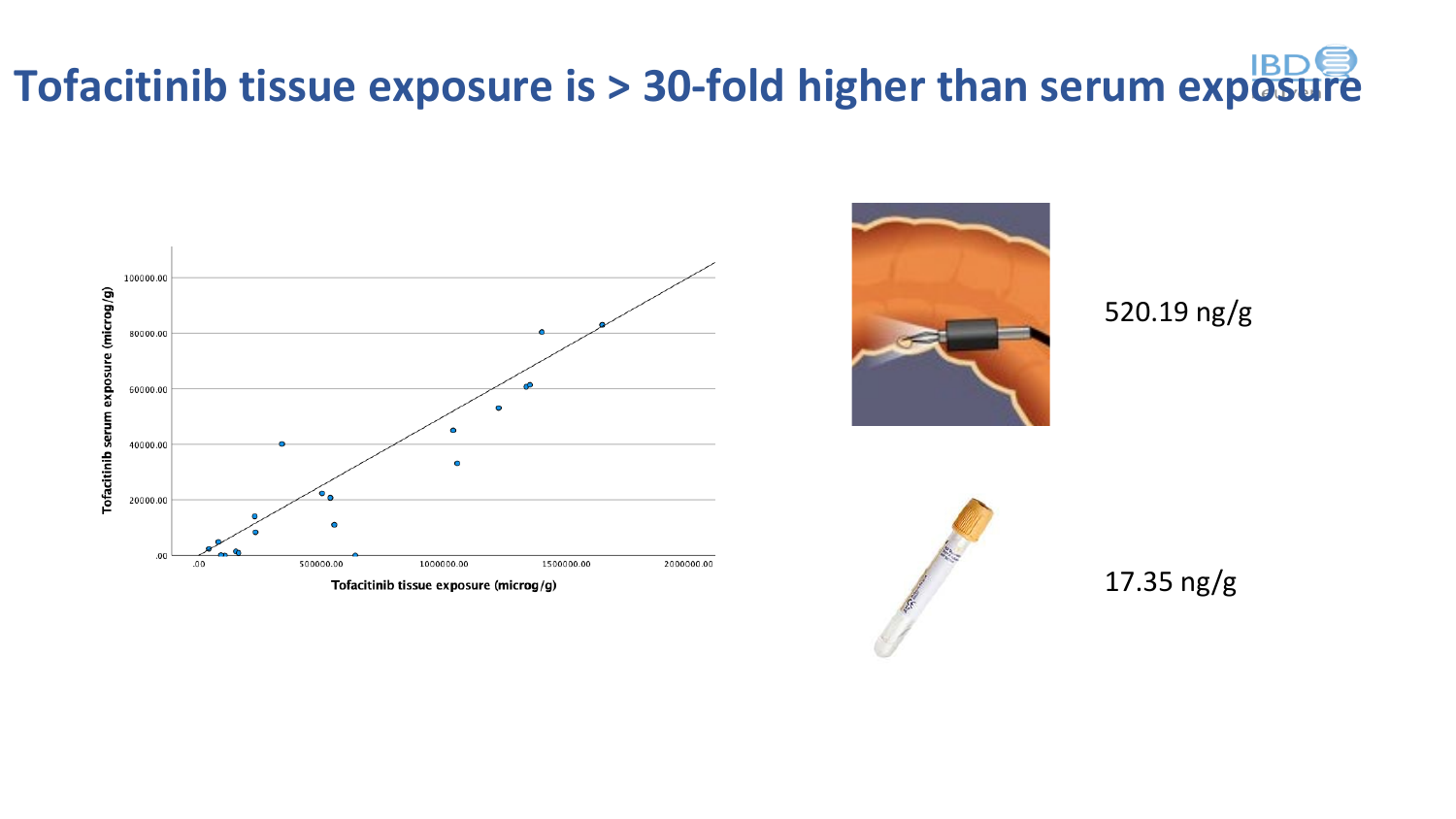## **A Pk-PD relationship in tissue, but not in serum**



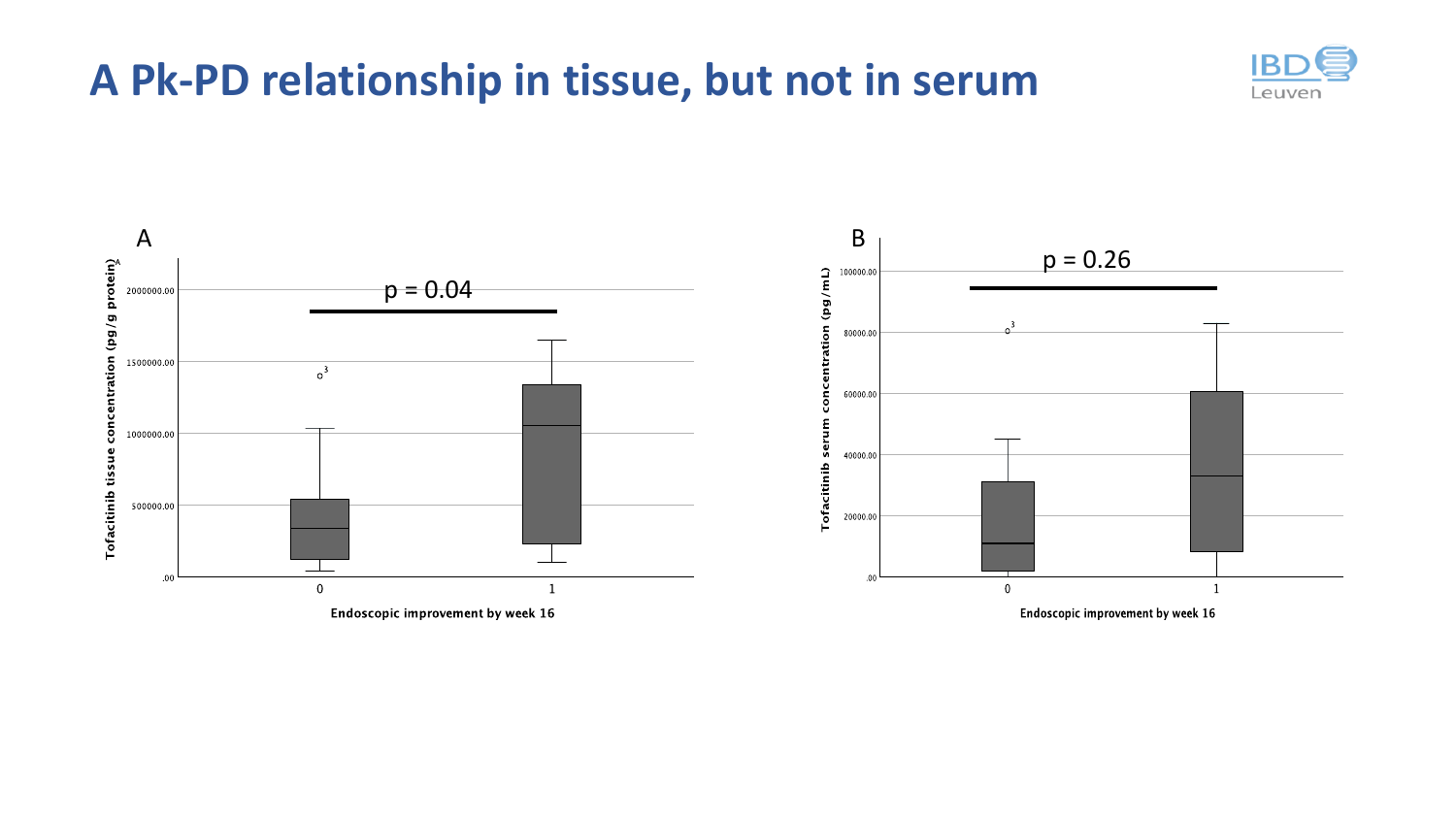## **Therapeutic consequences of high tissue exposure**



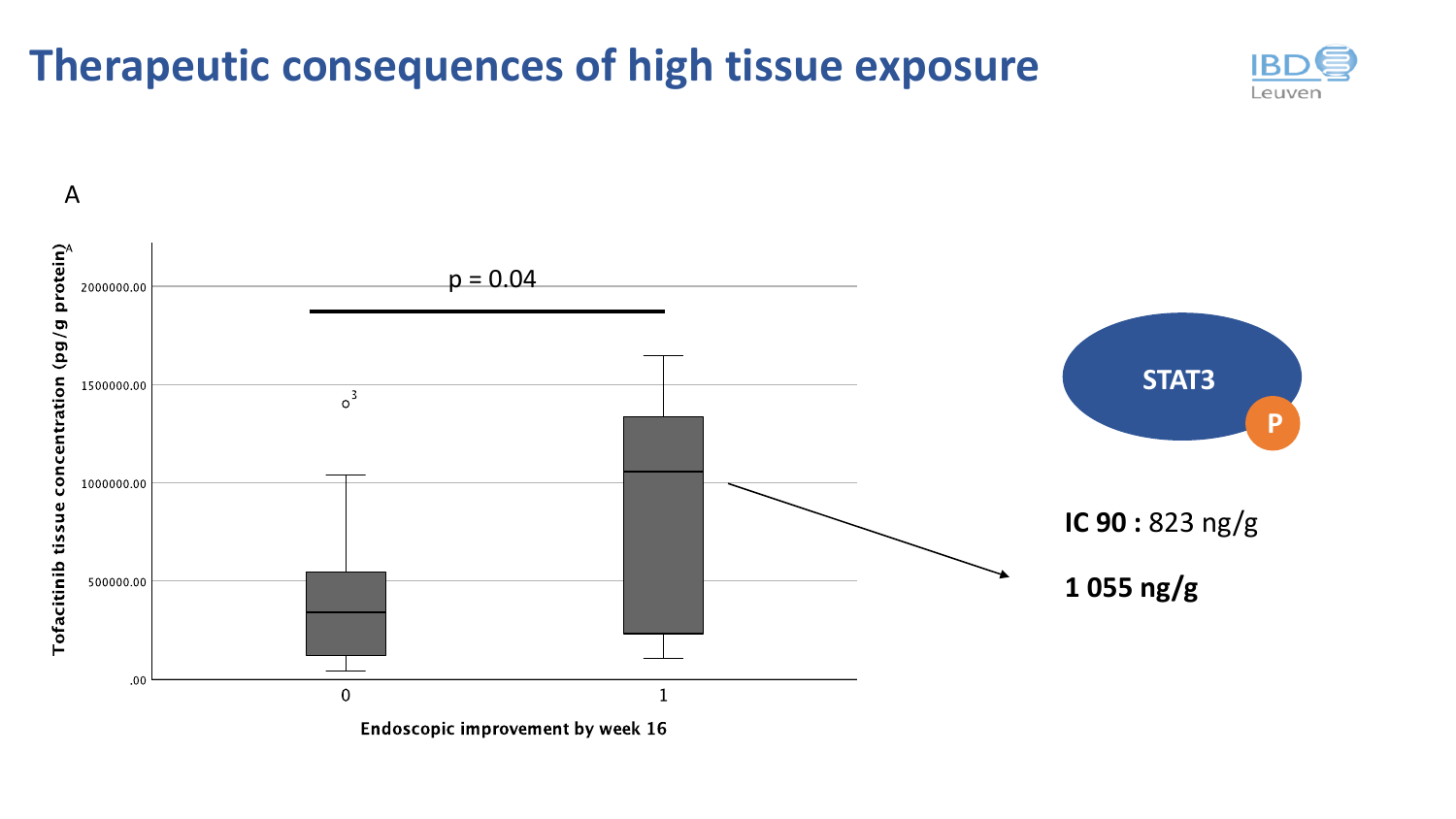## **Phosphorylated STAT3/STAT3, a useful predictive or monitoring marker**





Baseline Pospho/Total STAT3 Ratio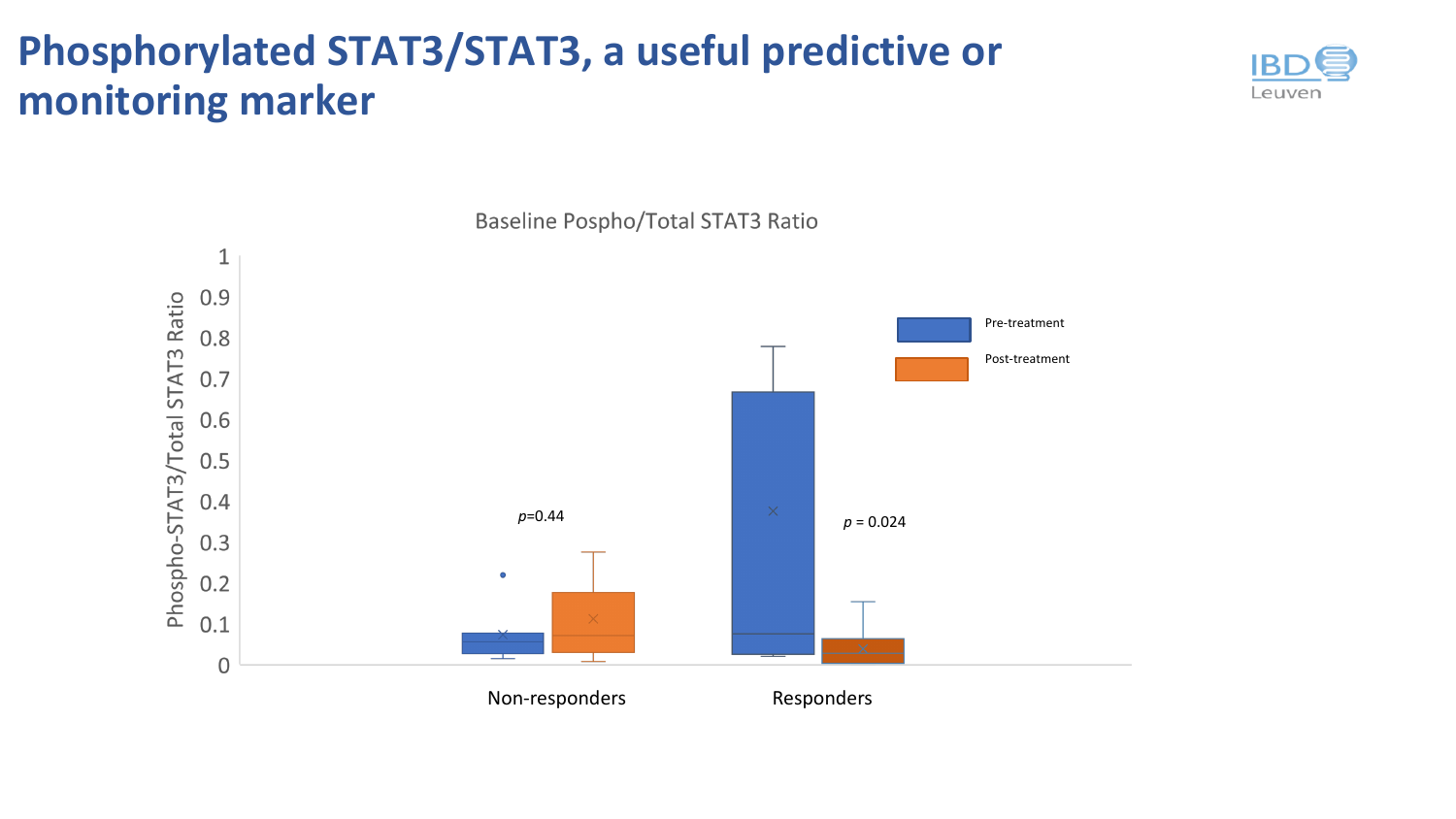



- We demonstrated **a mucosal exposure-response relationship** with tofacitinib in UC
- **pSTAT3/STAT3 ratio** is a potential **molecular marker to track response**, directly linked to the MOA of tofacitinib
- An increased local dose of tofacitinib could potentially lead to improved efficacy without compromising safety



**PGN-600:** UC induction trial with 'topical, soluble' tofacitinib